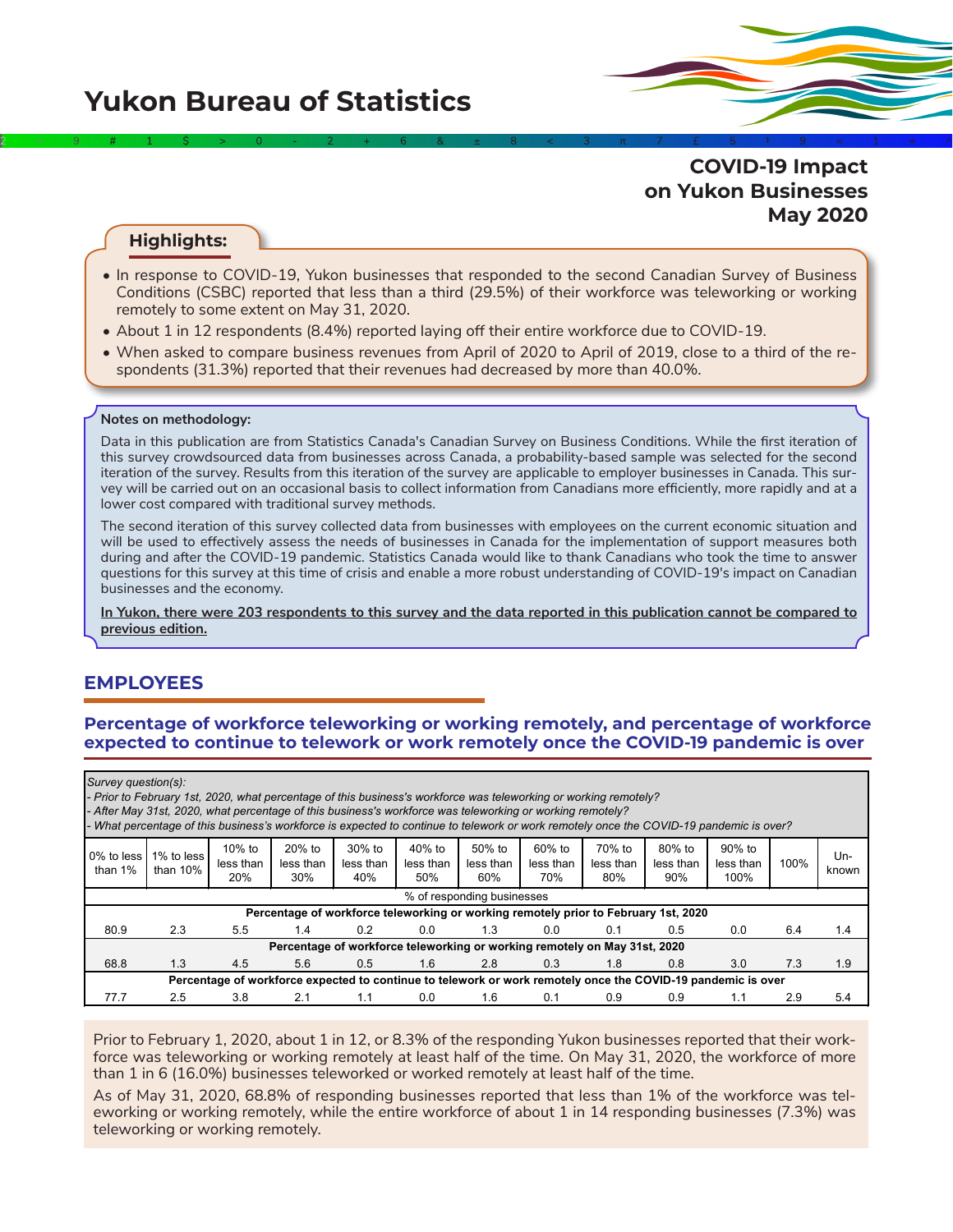# **EMPLOYEES, cont'd**

### **Percentage of workforce laid off due to COVID-19**

| Survey question:<br>What percentage of this business's workforce has been laid off due to COVID-19? |                          |                            |                            |                               |                              |                               |                            |                            |                            |                             |      |
|-----------------------------------------------------------------------------------------------------|--------------------------|----------------------------|----------------------------|-------------------------------|------------------------------|-------------------------------|----------------------------|----------------------------|----------------------------|-----------------------------|------|
| Percentage of workforce laid off due to COVID-19                                                    |                          |                            |                            |                               |                              |                               |                            |                            |                            |                             |      |
| Less than<br>1%                                                                                     | 1% to less<br>than $10%$ | 10% to<br>less than<br>20% | 20% to<br>less than<br>30% | $30\%$ to<br>less than<br>40% | $40%$ to<br>less than<br>50% | $50\%$ to<br>less than<br>60% | 60% to<br>less than<br>70% | 70% to<br>less than<br>80% | 80% to<br>less than<br>90% | 90% to<br>less than<br>100% | 100% |
| % of responding businesses                                                                          |                          |                            |                            |                               |                              |                               |                            |                            |                            |                             |      |
| 66.2                                                                                                |                          | 4.4                        | 3.9                        | 2.4                           | .2                           | 3.8                           | 2.2                        | 2.7                        | 2.9                        | 0.4                         | 8.4  |

Businesses were asked what percent of their workforce had been laid off due to COVID-19. Almost 2 of 3 responding businesses (66.2%) reported laying off less than 1% of their workforce. On the other hand, about 1 in 12 respondents (8.4%) reported laying off their entire workforce due to COVID-19.

### **Percentage of workforce hired back due to Canada Emergency Wage Subsidy program**

|                                                                         | Survey question:<br>- What percentage of this business's workforce has the Canada Emergency Wage Subsidy (CEWS) allowed this business to hire back? |                            |                              |                               |                              |                               |                            |                            |                            |                             |      |
|-------------------------------------------------------------------------|-----------------------------------------------------------------------------------------------------------------------------------------------------|----------------------------|------------------------------|-------------------------------|------------------------------|-------------------------------|----------------------------|----------------------------|----------------------------|-----------------------------|------|
| Percentage of workforce hired back due to Canada Emergency Wage Subsidy |                                                                                                                                                     |                            |                              |                               |                              |                               |                            |                            |                            |                             |      |
| Less than<br>1%                                                         | 1% to less<br>than $10%$                                                                                                                            | 10% to<br>less than<br>20% | $20%$ to<br>less than<br>30% | $30\%$ to<br>less than<br>40% | $40%$ to<br>less than<br>50% | $50\%$ to<br>less than<br>60% | 60% to<br>less than<br>70% | 70% to<br>less than<br>80% | 80% to<br>less than<br>90% | 90% to<br>less than<br>100% | 100% |
| % of responding businesses                                              |                                                                                                                                                     |                            |                              |                               |                              |                               |                            |                            |                            |                             |      |
| 40.6                                                                    | 1.5                                                                                                                                                 | 6.3                        | 10.4                         | 4.0                           | 6.5                          | 8.4                           | 0.0                        | 4.2                        | 15.2                       | 0.0                         | 2.9  |

The Canada Emergency Wage Subsidy (CEWS) allowed almost one third of responding businesses (30.7%) to bring back over half of their workforce laid off due to COVID-19; 40.6% of responding businesses were unable to use the CEWS to hire back any (or able to hire back less than 1%) of their workforce.

### **Staffing actions taken by businesses during the COVID-19 Pandemic**

| Survey question:<br>Which of the following staffing actions did this business take due to COVID-19? |                               |
|-----------------------------------------------------------------------------------------------------|-------------------------------|
| <b>Staffing actions taken</b>                                                                       | % of responding<br>businesses |
| Reduced staff hours or shifts                                                                       | 35.9                          |
| Increased staff hours or shifts                                                                     | 1.4                           |
| Reduced salaries or wages                                                                           | 11.0                          |
| Froze salaries or wages                                                                             | 4.5                           |
| Increased salaries or wages e.g., bonuses for essential workers                                     | 5.2                           |
| Froze bonus payments                                                                                | 1.5                           |
| Delayed payment of salaries or wages                                                                | 2.5                           |
| Hired more staff                                                                                    | 3.8                           |
| Laid off staff                                                                                      | 33.8                          |
| Cancelled or delayed planned hiring (Excluding contractors or seasonal workers)                     | 10.9                          |
| Cancelled hiring contractors or seasonal workers                                                    | 14.8                          |
| Implemented an Employment Insurance (EI) work-sharing program                                       | 1.8                           |
| Introduced temporary cost-reduction measures e.g., mandatory vacation                               | 7.5                           |
| Altered or changed contributions to pension or benefit plans                                        | 0.4                           |
| Other                                                                                               | 10.8                          |
| No changes have been implemented with regards to staffing                                           | 31.9                          |
| Not applicable e.g., business has no staff                                                          | 4.2                           |

Respondents were asked what staffing actions their businesses had taken due to the COVID-19 situation. The top 3 responses were almost equal in proportion. The most common response was *reducing staff hours or shifts*  (35.9% of responding businesses) followed by *laying off staff*  (33.8% of responding businesses). Close to one-third (31.9% of responding businesses) reported *no changes with regard to staffing* due to the COVID-19 situation.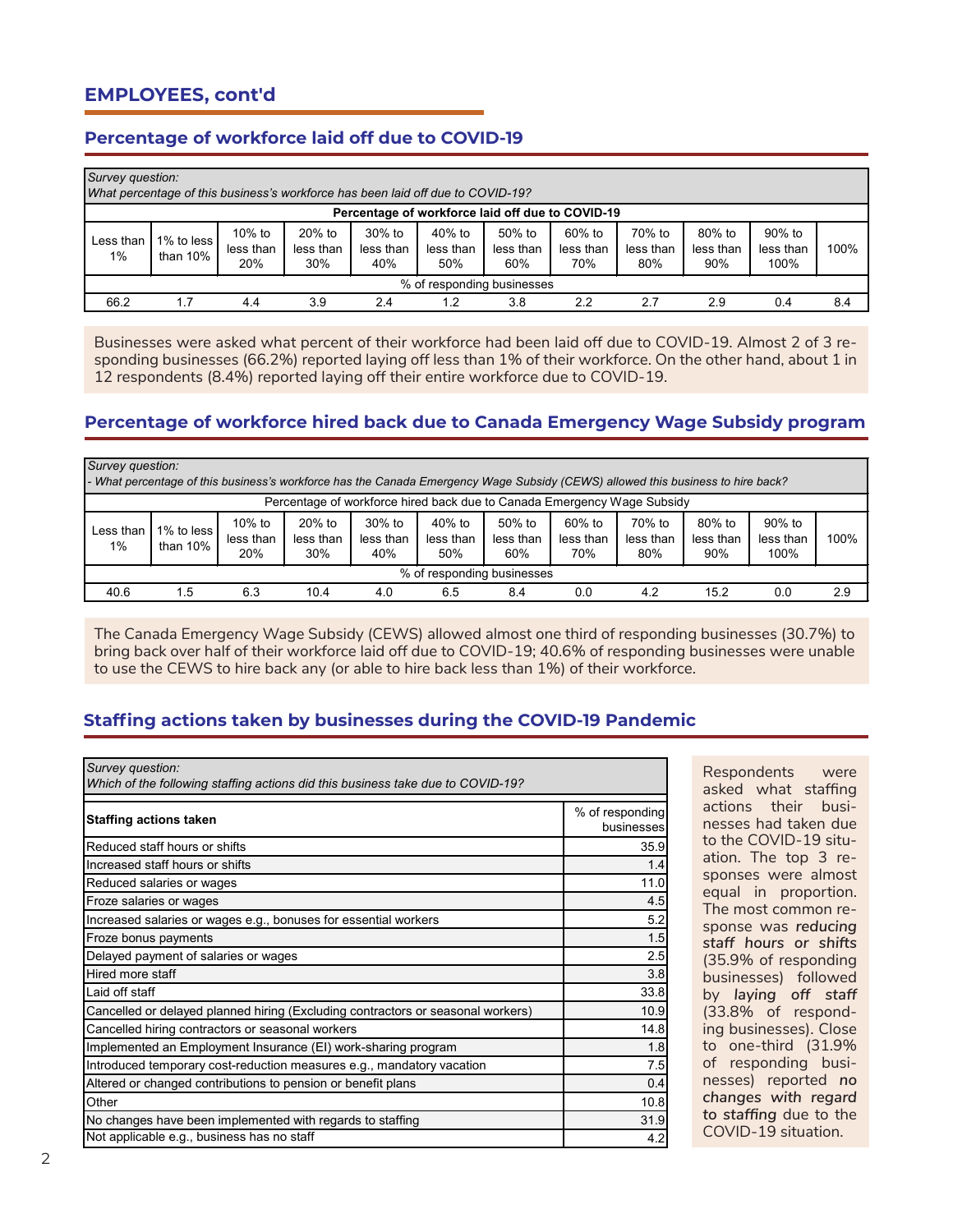# **Change in size of workforce expected in short-term future**

| Survey question:<br>Over the next three months, does this business expect its overall number of employees to increase, stay the same, or decrease? |                |          |         |  |  |  |  |  |
|----------------------------------------------------------------------------------------------------------------------------------------------------|----------------|----------|---------|--|--|--|--|--|
| Expected workforce size over next three months                                                                                                     |                |          |         |  |  |  |  |  |
| Increase                                                                                                                                           | Stays the same | Decrease | Unknown |  |  |  |  |  |
| % of responding businesses                                                                                                                         |                |          |         |  |  |  |  |  |
| 18.1                                                                                                                                               | 61.0           | 10.3     | 10.7    |  |  |  |  |  |

Businesses were asked if they expected their workforce size to change over the three month period after survey. While just over 6 in 10 responding businesses (61.0%) expected no change to their workforce size, less than 1 in 5 (18.1%) expected an increase, and 1 in 10 (10.3%) expected a decrease in their workforce.

### **Challenges to recruitment and training as the economy returns**

| Survey question:                                                                                                                                                                |                            |                         | Extent to which this will be a challenge |                |         |  |
|---------------------------------------------------------------------------------------------------------------------------------------------------------------------------------|----------------------------|-------------------------|------------------------------------------|----------------|---------|--|
| To what extent will each of the following be a challenge for this<br>business with regards to recruitment and training as the<br>economy returns to a normal state of activity? | Very<br>challenging        | Somewhat<br>challenging | Not<br>challenging                       | Not applicable | Unknown |  |
|                                                                                                                                                                                 | % of responding businesses |                         |                                          |                |         |  |
| Finding qualified workers                                                                                                                                                       | 16.1                       | 35.6                    | 12.1                                     | 32.0           | 4.1     |  |
| Recruiting qualified workers                                                                                                                                                    | 22.4                       | 29.7                    | 13.0                                     | 31.5           | 3.4     |  |
| Retaining qualified workers                                                                                                                                                     | 15.9                       | 28.9                    | 27.9                                     | 23.1           | 4.2     |  |
| Finding time and resources for training current staff                                                                                                                           | 10.5                       | 21.2                    | 34.0                                     | 31.1           | 3.2     |  |
| Finding time and resources for training new staff                                                                                                                               | 10.7                       | 30.9                    | 18.7                                     | 34.7           | 5.0     |  |
| Convincing staff that have been working remotely to return to<br>working on-site                                                                                                | 3.2                        | 11.5                    | 17.3                                     | 65.8           | 2.2     |  |
| Hiring temporary foreign workers                                                                                                                                                | 7.0                        | 9.0                     | 4.2                                      | 76.1           | 3.7     |  |

With regards to recruitment and training as the economy returns to a normal state of activity, 52.1% of the responding Yukon businesses expect challenges in *recruiting qualified workers*; 51.7% expect challenges in *finding qualified workers* and 44.8% expect challenges in *retaining qualified workers*.

### **Likelihood of protective measures for employees being implemented**

| Survey question:<br>Using a scale from 1 to 5, where 1 means "very likely" and<br>5 means "very unlikely", how likely is this business to |                            | Likelihood business will implement measure<br>when transitioning back to on-site work |                                          |          |                  |                          |                |  |  |
|-------------------------------------------------------------------------------------------------------------------------------------------|----------------------------|---------------------------------------------------------------------------------------|------------------------------------------|----------|------------------|--------------------------|----------------|--|--|
| implement each of the following measures when it<br>transitions back to on-site work as COVID-19 restrictions<br>are eased?               | Very<br>likely             | Likely                                                                                | <b>Neither</b><br>likely nor<br>unlikely | Unlikely | Very<br>unlikely | <b>Not</b><br>applicable | <b>Unknown</b> |  |  |
|                                                                                                                                           | % of responding businesses |                                                                                       |                                          |          |                  |                          |                |  |  |
| Screen employees upon entry into the workplace for a<br>fever, cough, or other signs of illness                                           | 32.1                       | 10.8                                                                                  | 7.0                                      | 4.9      | 18.2             | 24.7                     | 2.2            |  |  |
| Insist that employees displaying any signs of illness stay<br><b>home</b>                                                                 | 68.5                       | 4.9                                                                                   | 5.8                                      | 0.6      | 1.8              | 17.5                     | 0.7            |  |  |
| Provide facemasks, gloves, and other personal protective<br>equipment to employees                                                        | 56.0                       | 10.4                                                                                  | 7.9                                      | 4.4      | 4.2              | 15.4                     | 1.8            |  |  |
| Increase sanitization of the workplace                                                                                                    | 67.7                       | 6.2                                                                                   | 4.7                                      | 3.7      | 0.4              | 16.7                     | 0.6            |  |  |
| Offer more mental health services to employees                                                                                            | 11.1                       | 11.5                                                                                  | 10.1                                     | 12.5     | 10.9             | 31.9                     | 12.0           |  |  |

Businesses were asked how likely or unlikely they will be in implementing certain measures as they transition employees back to on-site work. Nearly three quarters of responding businesses were likely or very likely to: *increase sanitization of the workplace* (73.9% of responding businesses); or *insist that employees displaying any signs of illness stay home* (73.4% of responding businesses). Nearly one quarter of responding businesses were unlikely or very unlikely to: *offer more mental health services to employees* (23.4% of responding businesses); or *screen employees upon entry into the workplace for a fever, cough, or other signs of illness* (23.1% of responding businesses).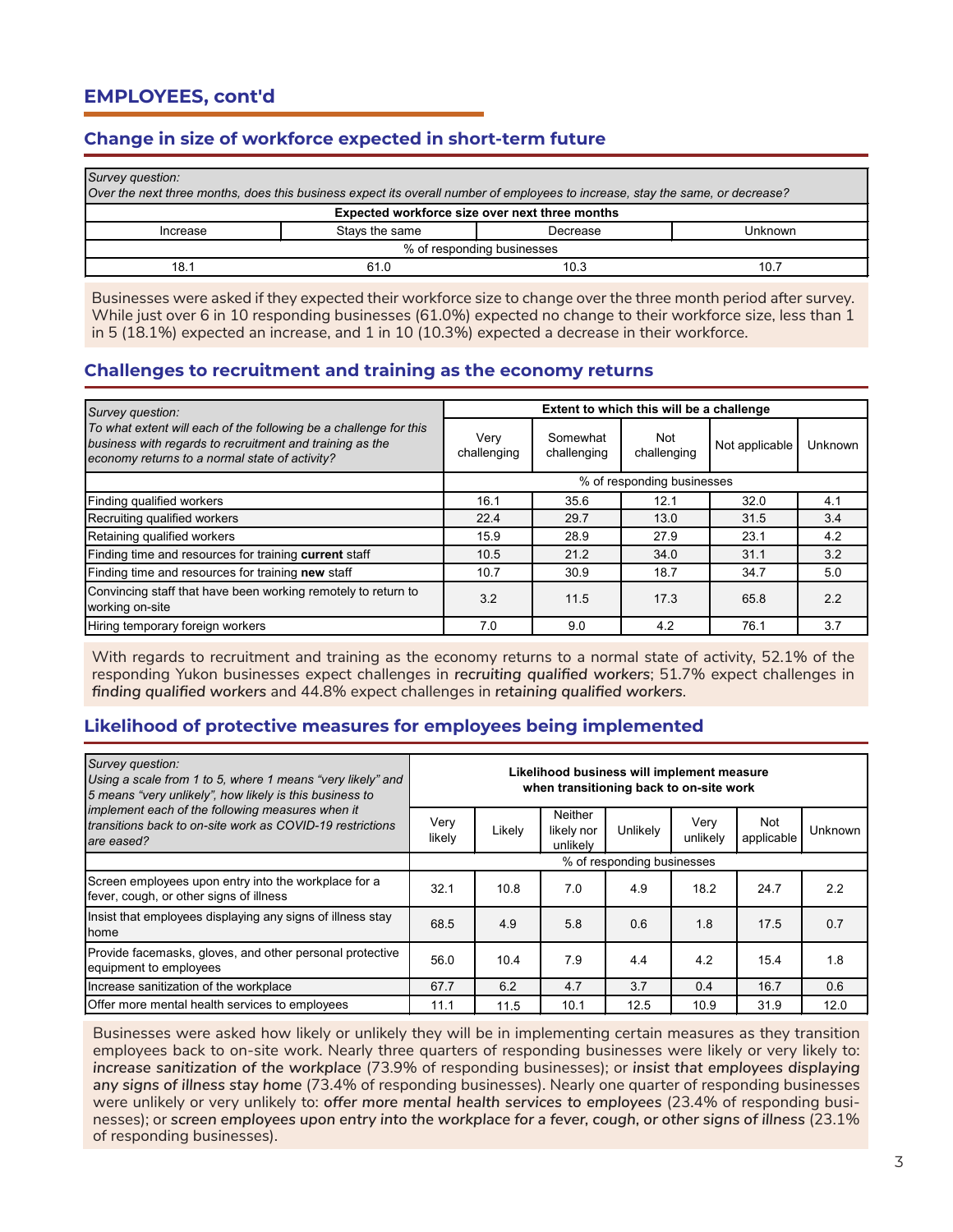# **BUSINESS OPERATIONS**

## **Business revenues in April 2020, compared with April 2019**

|                                        | Survey question:<br>Compared to April 2019, how did the revenues of this business change in April 2020? |                                         |                             |                    |                                     |                                                                       |                            |                            |                            |                             |                                                                        |
|----------------------------------------|---------------------------------------------------------------------------------------------------------|-----------------------------------------|-----------------------------|--------------------|-------------------------------------|-----------------------------------------------------------------------|----------------------------|----------------------------|----------------------------|-----------------------------|------------------------------------------------------------------------|
|                                        |                                                                                                         |                                         |                             |                    |                                     | Revenue change                                                        |                            |                            |                            |                             |                                                                        |
| Increased<br>1% to less<br>than $10\%$ | Increased<br>10% to<br>less than<br>20%                                                                 | Increased<br>20% to<br>less than<br>30% | Increased<br>30% or<br>more | Staved the<br>same | Decreased<br>1% to less<br>than 10% | Decreased Decreased Decreased Decreased<br>10% to<br>less than<br>20% | 20% to<br>less than<br>30% | 30% to<br>less than<br>40% | 40% to<br>less than<br>50% | Decreased<br>50% or<br>more | Not applicable<br>e.g., started<br>operating after<br>April 30th, 2019 |
| % of responding businesses             |                                                                                                         |                                         |                             |                    |                                     |                                                                       |                            |                            |                            |                             |                                                                        |
| 2.0                                    | 2.1                                                                                                     | 2.3                                     | 1.7                         | 31.9               | 4.0                                 | 6.0                                                                   | 9.9                        | 8.7                        | 5.4                        | 25.9                        | 0.0                                                                    |

When asked to compare business revenues in April 2020 to that in April 2019, slightly less than a third of responding businesses (31.3%) reported that their revenues decreased by more than 40.0%. Conversely, 8.1% of respondents stated that their revenues increased in April 2020 compared to that in April 2019.

#### **Remote sales or orders**

| Survey question(s):<br>- Prior to February 1st, 2020, which of the following methods did<br>this business use to conduct sales or secure orders remotely?<br>- On May 29th, 2020, which of the following methods did this<br>business use to conduct sales or secure orders remotely? | <b>Methods used</b><br>to conduct sales or<br>secure orders remotely<br>prior to February 1st, 2020 | Methods used<br>to conduct sales or<br>secure orders remotely<br>on May 29th, 2020 |  |  |  |
|---------------------------------------------------------------------------------------------------------------------------------------------------------------------------------------------------------------------------------------------------------------------------------------|-----------------------------------------------------------------------------------------------------|------------------------------------------------------------------------------------|--|--|--|
|                                                                                                                                                                                                                                                                                       | % of responding businesses                                                                          |                                                                                    |  |  |  |
| Business's own website                                                                                                                                                                                                                                                                | 25.0                                                                                                | 23.0                                                                               |  |  |  |
| Business's own app                                                                                                                                                                                                                                                                    | 3.5                                                                                                 | 2.5                                                                                |  |  |  |
| Social media account                                                                                                                                                                                                                                                                  | 11.6                                                                                                | 11.2                                                                               |  |  |  |
| E-mail                                                                                                                                                                                                                                                                                | 46.5                                                                                                | 44.5                                                                               |  |  |  |
| Telephone                                                                                                                                                                                                                                                                             | 54.9                                                                                                | 48.6                                                                               |  |  |  |
| Third-party website, platform, app or online marketplace                                                                                                                                                                                                                              | 13.2                                                                                                | 13.1                                                                               |  |  |  |
| Business did not conduct sales or secure orders remotely                                                                                                                                                                                                                              | 35.8                                                                                                | 40.1                                                                               |  |  |  |

Respondents were asked what method(s) their business used to conduct sales or secure orders remotely prior to February 1, 2020, as well as on May 29, 2020. For all methods, the proportion of businesses that used to conduct sales or secure orders remotely decreased slightly as of May 29, 2020 compared to before February 1, 2020. The largest decrease in proportion of responding businesses was for *telephone orders* (-6.3%).

A small increase in the percentage of responding businesses that *did not conduct remote sales or secure orders remotely* was also noted (4.3%).

## **Change in expenditures**

| Survey question:<br>Compared to April 2019, how did the expenses of this business change in April 2020? |                                         |                                         |                            |                            |                |                                                                                    |                                        |                            |                                                   |                                    |                                                                        |
|---------------------------------------------------------------------------------------------------------|-----------------------------------------|-----------------------------------------|----------------------------|----------------------------|----------------|------------------------------------------------------------------------------------|----------------------------------------|----------------------------|---------------------------------------------------|------------------------------------|------------------------------------------------------------------------|
|                                                                                                         |                                         |                                         |                            |                            |                | Percentage of expenses increase and decrease in April 2020, compared to April 2019 |                                        |                            |                                                   |                                    |                                                                        |
| Increased<br>1% to less<br>than $10%$                                                                   | Increased<br>10% to<br>less than<br>20% | Increased<br>20% to<br>less than<br>30% | 30% to<br>less than<br>40% | 40% to<br>less than<br>50% | 50% or<br>more | Expenses<br>have<br>stayed the<br>same                                             | Decreased<br>1% to less<br>than $10\%$ | 10% to<br>less than<br>20% | Decreased Decreased<br>20% to<br>less than<br>30% | <b>Decreased</b><br>30% or<br>more | Not applicable<br>e.g., started<br>operating after<br>April 30th, 2019 |
| % of responding businesses                                                                              |                                         |                                         |                            |                            |                |                                                                                    |                                        |                            |                                                   |                                    |                                                                        |
| 10.0                                                                                                    | 9.7                                     | 7.3                                     | 0.8                        | 0.1                        | 4.4            | 41.5                                                                               | 1.3                                    | 7.7                        | 5.7                                               | 11.7                               | 0.0                                                                    |

About one-third of the respondents (32.3%) reported increased expenditures in April 2020 compared to April 2019, while 41.5% of responding businesses reported their expenses remained the same.

Decreased expenditures were reported by 26.4% of responding businesses, with 11.7% indicating decreases of 30.0% or more when comparing April 2020 expenses to one year prior (April 2019).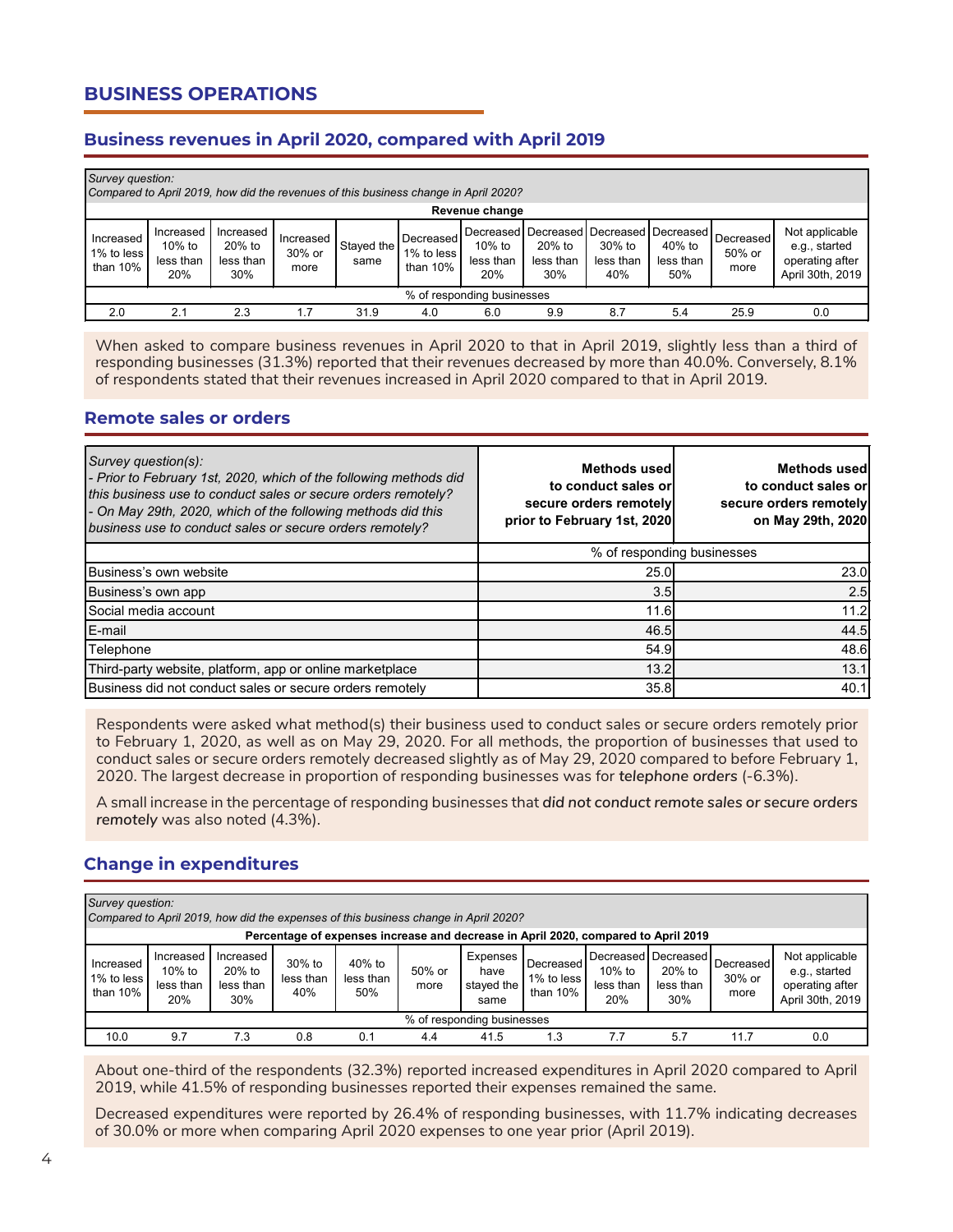# **BUSINESS OPERATIONS, cont'd**

#### **Rent or mortgage payments deferred**

| Survey question:<br>Due to COVID-19, have rent or mortgage payments owed by this business been deferred? |                                                                  |                                                       |                        |                                   |  |  |  |  |  |
|----------------------------------------------------------------------------------------------------------|------------------------------------------------------------------|-------------------------------------------------------|------------------------|-----------------------------------|--|--|--|--|--|
| Rent or mortagage payments deferred                                                                      |                                                                  |                                                       |                        |                                   |  |  |  |  |  |
|                                                                                                          | No, payments have not been deferred --------------               |                                                       | This business does not |                                   |  |  |  |  |  |
| Yes, payments have been<br>deferred                                                                      | Business has not asked or been<br>offered to defer payments owed | Deferral of rent or mortgage<br>payments was rejected | Other                  | make rent or mortgage<br>payments |  |  |  |  |  |
| % of responding businesses                                                                               |                                                                  |                                                       |                        |                                   |  |  |  |  |  |
| 15.4                                                                                                     | 38.1                                                             | 6.6                                                   | 78                     | 32.1                              |  |  |  |  |  |

Over half of responding businesses (52.5%) stated they have not had their rent or mortgage payments deferred, 15.4% of respondents have had their payments deferred and the remaining 32.1% of responding businesses do not make rent or mortgage payments.

#### **Approval of credit or funding requests made by businesses due to COVID-19**

| Survey question:<br>Due to COVID-19, was funding or credit for this business approved from any of the following<br>sources? |                               |
|-----------------------------------------------------------------------------------------------------------------------------|-------------------------------|
| Requested funding or credit approval by source                                                                              | % of responding<br>businesses |
| Canada Emergency Business Account (CEBA)                                                                                    | 33.2                          |
| Temporary 10% Wage Subsidy                                                                                                  | 19.6                          |
| Canada Emergency Wage Subsidy (CEWS)                                                                                        | 18.7                          |
| Canada Emergency Commercial Rent Assistance (CECRA)                                                                         | 2.1                           |
| Export Development Canada (EDC) Small and Medium-sized<br>Enterprise Loan and Guarantee program                             | 1.7                           |
| Business Development Bank of Canada (BDC) Co-Lending Program<br>for Small and Medium-sized Enterprises                      | 3.3                           |
| Industrial Research Assistance Program (IRAP)                                                                               | 0.0                           |
| Regional development agencies <sup>1</sup>                                                                                  | 3.6                           |
| Provincial, Territorial or Municipal government programs                                                                    | 20.1                          |
| Grant or loan funding from philanthropic or mutual-aid sources                                                              | 0.0                           |
| Financial institution                                                                                                       | 5.2                           |
| Other                                                                                                                       | 5.1                           |
| None                                                                                                                        | 40.4                          |

Almost 6 out of 10 of the responding businesses (59.6%) reported they had been approved for some type of funding or credit due to revenue shortfalls caused by COVID-19; 40.4% did not receive approval for requested funding or credit.

Amongst the various types of available funding or credit sources: 33.2% of responding businesses had received approval through the *Canada Emergency Business Account (CEBA)*; 20.1% through p*rovincial, territorial or municipal government programs*; 19.6% through *Temporary 10% Wage Subsidy*; and 18.7% through *Canada Emergency Wage Subsidy (CEWS)*.

<sup>1</sup> Canadian Northern Economic Development Agency (CanNor)

#### **Length of time businesses expect to be able to continue to operate before having to consider further staffing actions, closure or bankruptcy**

#### *Survey question:*

*How much longer can this business continue to operate at its current level of revenue and expenditures before having to consider further staffing actions, closure or bankruptcy?*

| Length of time businesses can continue to operate before considering further staffing actions, closure or bankruptcy |        |          |                                                                                       |                   |         |  |  |
|----------------------------------------------------------------------------------------------------------------------|--------|----------|---------------------------------------------------------------------------------------|-------------------|---------|--|--|
| Less than 1 month                                                                                                    | months | 6 months | 1 month to less than 3   3 months to less than   6 months to less than  <br>12 months | 12 months or more | Unknown |  |  |
| % of responding businesses                                                                                           |        |          |                                                                                       |                   |         |  |  |
| 1.3                                                                                                                  | 10.6   |          | 12.0                                                                                  | 39.2              | 30.6    |  |  |

Of the responding businesses, 39.2% stated that they would be able to continue their operations at its current level of revenue and expenditures for 12 months or more before considering further staffing actions, closure or bankruptcy. A further 30.6% of the respondents felt it was unknown how much longer they could continue to operate their businesses.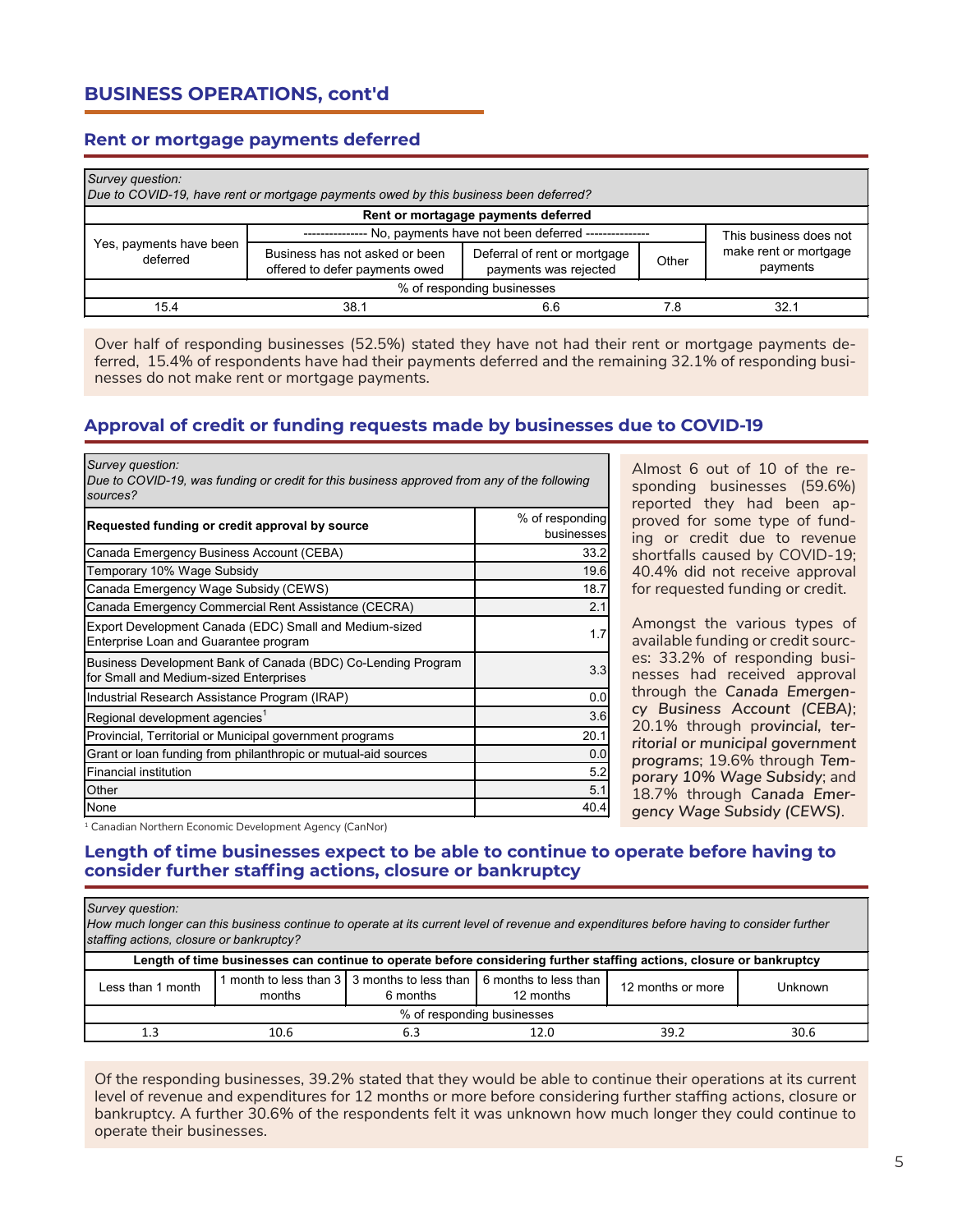### **Changes made by businesses during the COVID-19 pandemic**

*Survey question:*

*Which of the following changes has this business made to adapt to the COVID-19 pandemic?*

| Changes made to adapt                                                                                                                   | % of responding<br>businesses |
|-----------------------------------------------------------------------------------------------------------------------------------------|-------------------------------|
| Altered methods of production                                                                                                           | 5.0                           |
| Altered products or services offered to customers                                                                                       | 29.3                          |
| Discontinued a product or service                                                                                                       | 14.8                          |
| Added new ways to interact with or sell to customers e.g., curbside<br>pickup, physical distancing measures between staff and customers | 46.5                          |
| Increased use of virtual connections internally                                                                                         | 22.4                          |
| Increased use of virtual connections externally or e-commerce                                                                           | 23.7                          |
| Voluntarily closed temporarily                                                                                                          | 20.2                          |
| Closed temporarily as mandated by government                                                                                            | 22.5                          |
| Closed permanently                                                                                                                      | 1.3                           |
| Invested in equipment to produce new products or expand existing<br>product lines                                                       | 4.8                           |
| Postponed a merger or acquisition                                                                                                       | 0.7                           |
| Temporarily halted exports                                                                                                              | 3.1                           |
| Cancelled contracts                                                                                                                     | 12.7                          |
| Altered research and development                                                                                                        | 2.0                           |
| Increased maintenance costs                                                                                                             | 18.4                          |
| Decreased maintenance costs                                                                                                             | 11.3                          |
| Other                                                                                                                                   | 6.7                           |
| No changes have been made to adapt to the COVID-19 pandemic                                                                             | 13.6                          |

The most common responses for changes made by responding businesses to adapt to the COV-ID-19 situation, included: *adding new ways to interact with or sell to customers e.g., curbside pickup, physical distancing measures between staff and customers* (46.5% of responding businesses); *altering products or services offered to customers* (29.3%); *increasing the use of virtual connections externally or e-commerce* (23.7%); *closing temporarily as mandated by government* (22.5%); and *increasing use of virtual connections internally* (22.4% of responding businesses).

Only 13.6% of the respondents reported they did not make any changes to their business to adapt to the COVID-19 situation.

## **Likelihood of businesses to permanently adopt various measures after COVID-19 is over**

| Survey question:<br>Using a scale from 1 to 5, where 1 means "very likely" and 5                                                                 | Likelihood business will permanently adopt measure |        |                                          |          |                  |                   |         |
|--------------------------------------------------------------------------------------------------------------------------------------------------|----------------------------------------------------|--------|------------------------------------------|----------|------------------|-------------------|---------|
| means "very unlikely", how likely is this business to<br>permanently adopt each of the following measures once the<br>COVID-19 pandemic is over? |                                                    | Likely | <b>Neither</b><br>likely nor<br>unlikely | Unlikely | Very<br>unlikely | Not<br>applicable | Unknown |
|                                                                                                                                                  | % of responding businesses                         |        |                                          |          |                  |                   |         |
| Offer more employees the possibility of teleworking or working<br>remotelv                                                                       | 10.4                                               | 1.2    | 4.9                                      | 7.4      | 22.2             | 51.6              | 2.4     |
| Require more employees to telework or work remotely                                                                                              | 5.5                                                | 0.5    | 1.3                                      | 4.7      | 30.1             | 55.1              | 2.7     |
| Increase IT telework capacity                                                                                                                    | 3.2                                                | 4.7    | 7.2                                      | 4.9      | 21.7             | 54.2              | 4.2     |
| Make investments to increase the security of telework systems                                                                                    | 6.1                                                | 3.9    | 10.0                                     | 5.5      | 20.4             | 51.2              | 2.8     |
| Automate certain tasks e.g., through the use of robots or<br>computer algorithms                                                                 | 1.6                                                | 1.5    | 5.2                                      | 7.0      | 22.8             | 58.5              | 3.5     |
| Adopt shiftwork to increase the distance between employees                                                                                       | 10.8                                               | 1.3    | 10.3                                     | 9.7      | 27.8             | 37.2              | 2.9     |
| Modify the work space to increase the distance between<br>employees                                                                              | 22.0                                               | 7.6    | 8.7                                      | 7.5      | 23.1             | 29.7              | 1.4     |
| Diversify supply chains                                                                                                                          | 8.2                                                | 4.3    | 12.2                                     | 8.7      | 11.3             | 49.0              | 6.4     |
| Reduce hiring of temporary foreign workers                                                                                                       | 1.9                                                | 3.7    | 1.3                                      | 2.6      | 8.1              | 80.6              | 1.8     |
| Increase online sales capacity                                                                                                                   | 11.8                                               | 5.0    | 9.3                                      | 2.2      | 7.5              | 63.6              | 0.6     |
| Increase contactless delivery or pickup options                                                                                                  | 12.7                                               | 11.7   | 8.9                                      | 4.6      | 8.2              | 50.7              | 3.2     |
| Reduce physical space used by the business                                                                                                       | 11.4                                               | 5.9    | 6.1                                      | 4.5      | 30.3             | 39.6              | 2.1     |

When businesses were asked about the likelihood of permanently adopting various measures after COVID-19 is over, responses were mixed. While *modifying the work space to increase the distance between employees*  was **likely or very likely** for 29.6% of responding businesses, 30.6% of responding businesses were **unlikely or very unlikely** to modify the work space.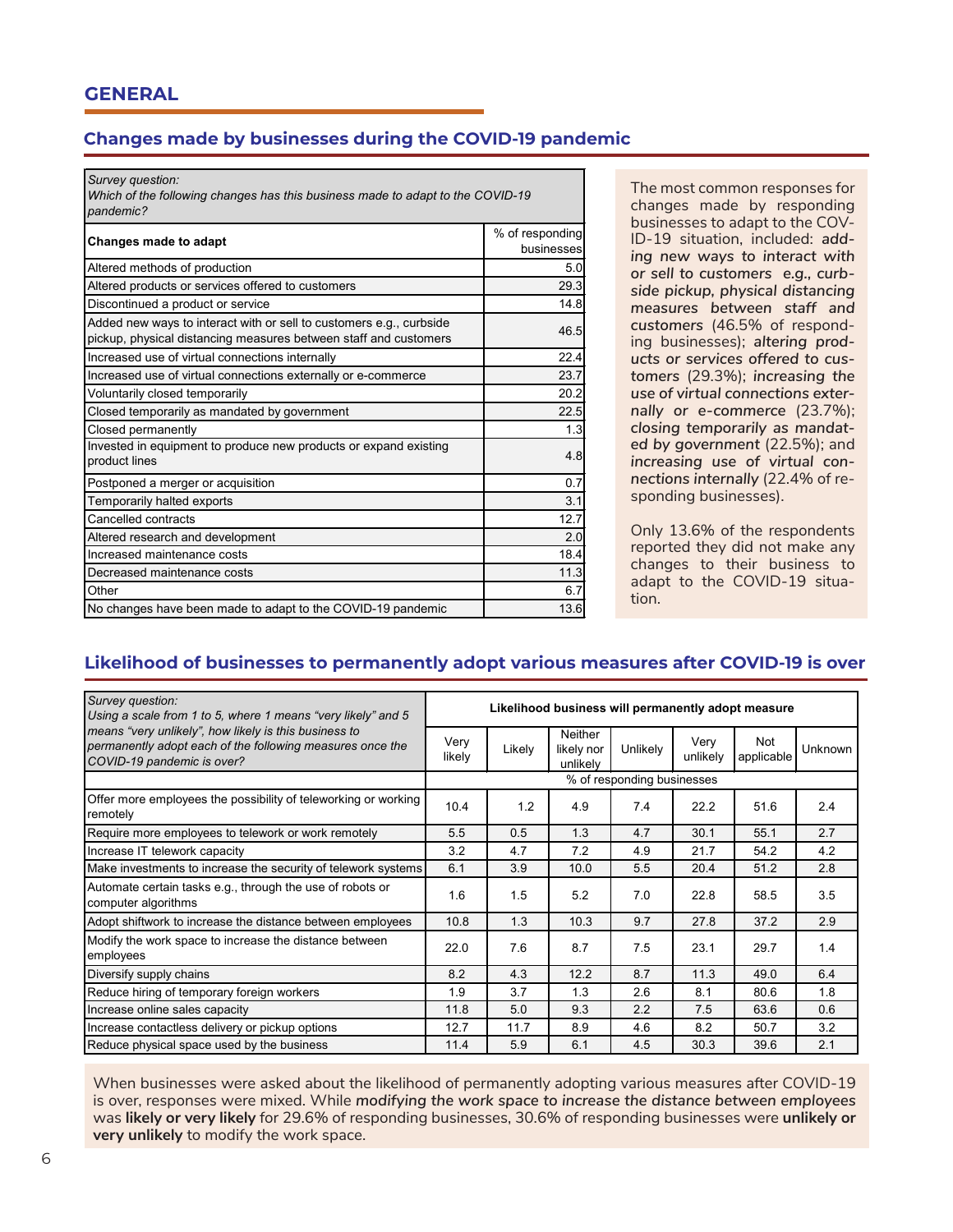### **Increase in cyber security incidents**

| Survey question:<br>Compared to February 2020, did this business experience an increase in cyber<br>security incidents during the month of May 2020? |  |  |  |  |  |
|------------------------------------------------------------------------------------------------------------------------------------------------------|--|--|--|--|--|
| Increase in cyber security incidents                                                                                                                 |  |  |  |  |  |
| Yes<br>Unknown<br>No                                                                                                                                 |  |  |  |  |  |
| % of responding businesses                                                                                                                           |  |  |  |  |  |
| 63.5<br>8.9<br>27 R                                                                                                                                  |  |  |  |  |  |

Comparing May 2020 to February 2020, 8.9% of responding businesses reported increased cyber security incidents.

# **PERSONAL PROTECTIVE EQUIPMENT (PPE)**

### **Personal protective equipment or supply needs**

*Survey question:*

*What types of personal protective equipment or supplies does this business need or expect to need as physical distancing measures are relaxed?*

| Personal protective equipment or supplies businesses need or expect to need |        |       |                      |                                |                 |                   |       |      |
|-----------------------------------------------------------------------------|--------|-------|----------------------|--------------------------------|-----------------|-------------------|-------|------|
| Masks and eye<br>protection                                                 | Gloves | Gowns | Cleaning<br>products | Plexiglass or<br>sneeze quards | Testing<br>kits | Thermo-<br>meters | Other | None |
| % of responding businesses                                                  |        |       |                      |                                |                 |                   |       |      |
| 59.6                                                                        | 52.7   | 6.4   | 68.1                 | 30.3                           | 3.7             | 12.7              |       | 21.8 |

In response to relaxed physical distancing measures, 78.2% of responding businesses reported a need or expected a need for different types of PPE or supplies. The top types of PPE were: *cleaning products* (68.1% of responding businesses); *masks and eye protection* (59.6%); gloves (52.1%); and *plexiglass or sneeze guards*  (30.3% of responding businesses).

### **Sources of personal protective equipment or supplies**

| Survey question:<br>Where does this business source or expect to source personal protective equipment or supplies from? |                        |                     |                             |       |         |  |  |
|-------------------------------------------------------------------------------------------------------------------------|------------------------|---------------------|-----------------------------|-------|---------|--|--|
| Source(s) from which businesses have obtained or expect to obtain personal protective equipment or supplies             |                        |                     |                             |       |         |  |  |
| Domestic producer                                                                                                       | International producer | Domestic wholesaler | International<br>wholesaler | Other | Unknown |  |  |
| % of responding businesses                                                                                              |                        |                     |                             |       |         |  |  |
| 27.9                                                                                                                    | 2.4                    | 36.9                |                             | 13.9  | 28.5    |  |  |

When asked where the source of PPE and supplies were expected to come from, 64.8% of responding businesses reported domestic producer/wholesalers, while 6.5% reported sourcing from international producers/ wholesalers.

### **Difficulty procuring personal protective equipment or supplies**

| Survey question:<br>Is this business currently experiencing or does it expect to experience difficulty procuring personal protective<br>equipment or supplies? |      |         |  |  |  |  |
|----------------------------------------------------------------------------------------------------------------------------------------------------------------|------|---------|--|--|--|--|
| Experiencing or expecting to experience difficulty procuring protective equipment or supplies                                                                  |      |         |  |  |  |  |
| Yes                                                                                                                                                            | No   | Unknown |  |  |  |  |
| % of responding businesses                                                                                                                                     |      |         |  |  |  |  |
| 20.9                                                                                                                                                           | 60.1 | 18.9    |  |  |  |  |

When businesses were asked if they were currently experiencing, or expecting to experience, difficulty in obtaining personal protective equipment or supplies, 20.9% of responding businesses reported they were having difficulty; 60.1% were not.